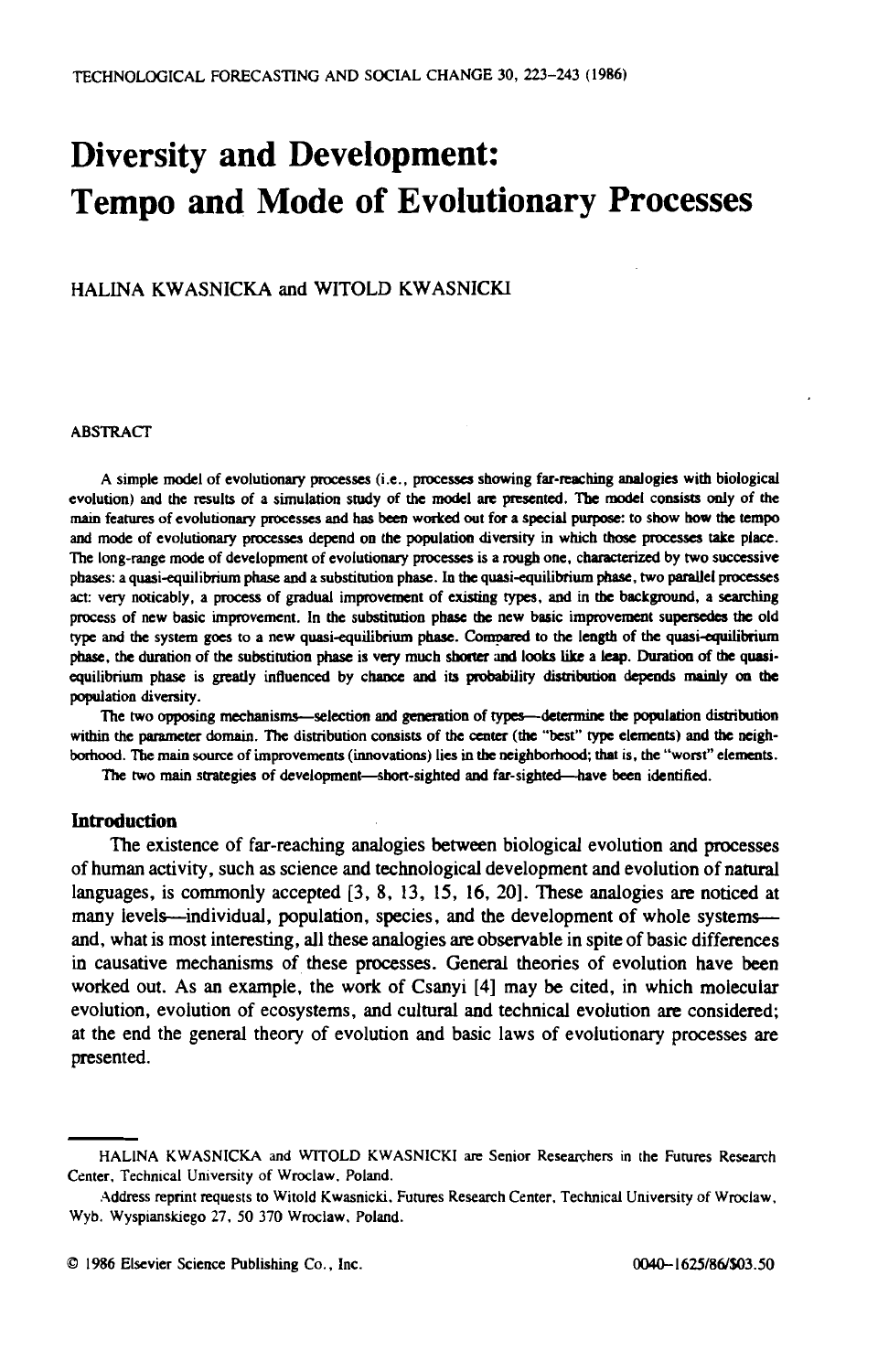Waddington [23] considers one of the most important properties of living and artificial systems. He writes:

A natural living system has usually acquired some degree of stability by natural selection (it would have fallen apart and died out if it wasn't stable enough); in artificial systems man commonly designs a series of checks and counter-checks to ensure stability. An important point to note, however, is that the stability may not **be** concerned with preserving the measure of some component of the system at a constant value. as in homeostatic systems. The stabilisation of the progressive system acts to ensure that the system goes on changing in the same son of way that it has been changing in the past. Whereas the processes of  $k$ eeping something at a stable, or stationary, value is called homeostasis, ensuring the continuation of a given **type** of change is called *homeorhesis,* a word meaning preservation of a Aouv.

**A** phrase used to describe such systems. is to say that the pathway of change is canalised. For the pathway itself one **can** use the name *chreod,* a word denved from Greek. which means "necessary path ". . . Different canalised pathways of change may have rather different types of stability built into them. These can be picrured in terms of the cross-section of the valley. You may, for instance, have a valley with a very narrow chasm running along the bottom, while the farther up the hillside you go. the less steep the slope. With such a configuration of the attractor surface, it needs a very strong push of some kind to divert a stream away from the bottom of the chasm. . . . In contrast. we have a valley which has a very flat bottom, and the hillside gets steeper and steeper as you go away from the central sueam. Then, minor disrurbances can easily shift the stream from one side of the Aat valley to the other; it would **be** rather a matter of chance where in the water-meadows in the valley bottom it flows.

The model of evolutionary processes presented in this paper does not pretend to be a general approach to these process types. The model consists only of the main features of evolutionary processes and has been worked out for a special purpose: to show the ways in which the tempo and mode of evolutionary processes depend on the population diversity in which these processes take place.

In our understanding, the main features of evolutionary processes are as follows:

- 1. They take place in a relatively large set of congeneric elements (individuals) acting in some limited-capacity environment and fulfilling the same task (performing the same role); examples are elements of biological species and products of some technologies supplying the same human need (technological species<sup>1</sup>);
- 2. Elements have finite lifetimes (as in biological systems); after this time, elements are withdrawn from the environment and are replaced by new ones during the reproduction process;
- 3. Each element is a unique unit, but one can divide the population into separate classes containing almost identical elements (genotype in biology or products of the same technology). We will say that the elements of the same class are of the same type;
- 4. Elements are valued differently by the environments in which they act. The preference depends on a quality of the task fulfillment (fitness is the measure of preference in biology). Generally, preference is a random variable, different for different elements, but one may expect that the average evaluation is equal for

<sup>&#</sup>x27;We would like to propose the following interpretation of the meaning of technological species. The definition of basic innovation given by Mensch [14] states that "technological basis innovation creates new markets and new industrial branches." In this context, emergence of a basic innovation is analogous to emergence of a new species. a technological species. Another common property of technological and biological species is the clustering of their occurrence: see. for example. Mensch [14], in which the statistics of basic innovations are presented, and Bombach [2], in which the temporal occurrence of biological species is shown.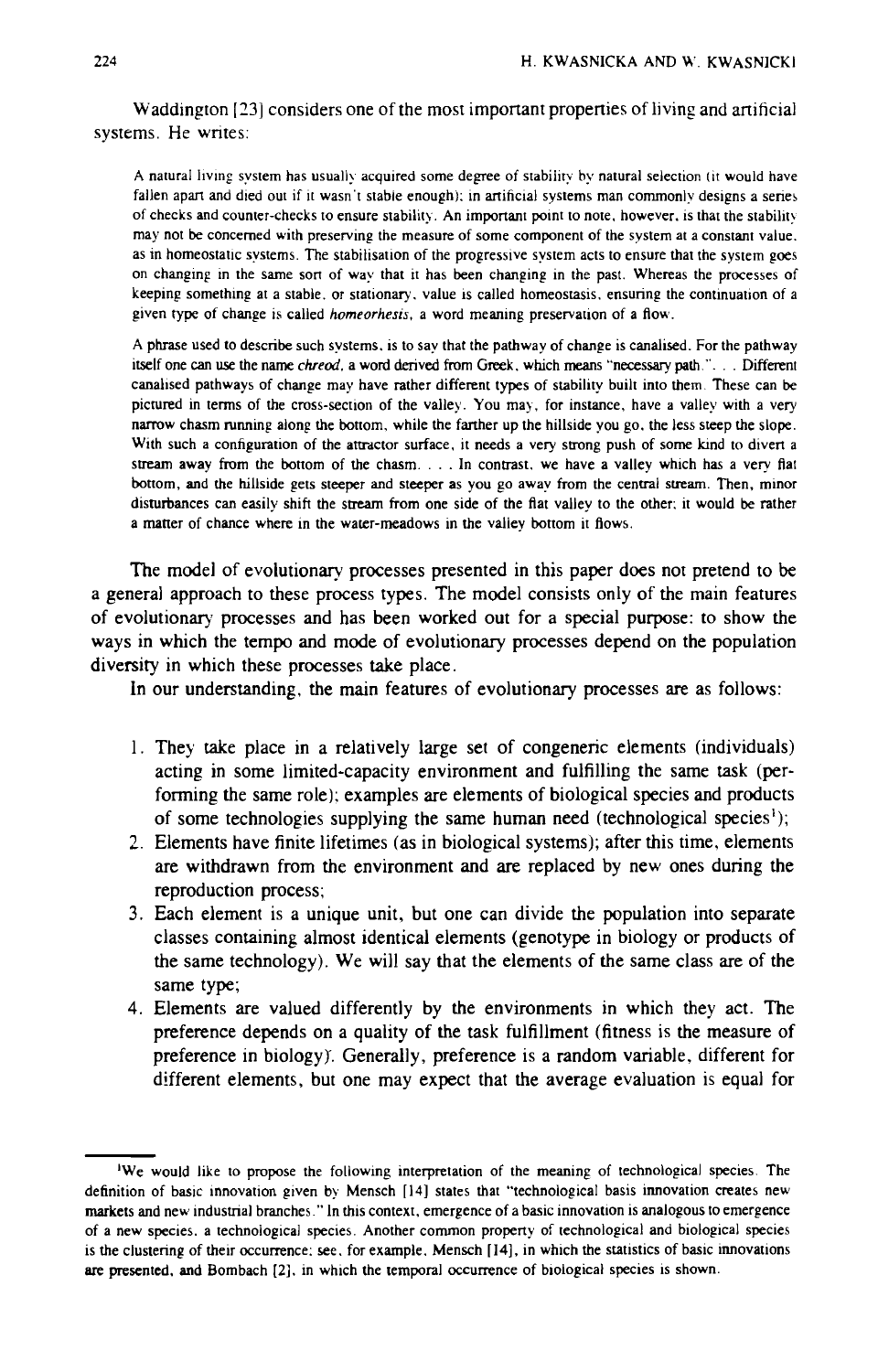all the elements of the same type. Therefore, we may talk about better and worse elements;

5. During the reproduction process the statistical possibility of changing the offspring type (a modification) exists: this leads to the possibility of emergence of a new type (new genotype or new technology).

The last two points show two opposing mechanisms: selection of types and generation of types. Generally, these two processes are random ones comparable to the trial-anderror process.

Evolution and revolution are two modes of development that are by common understanding totally opposite. Is this valid? Aren't they two aspects of the same phenomenon? Isn't the phenomenon governed by the same mechanisms'?

The concept of evolutionary mode development prevailing in Western thinking [7] postulates the existence of continuous, even changes, consistent with the Linneaus statement. *narura* non **facit saltum** (nature does not make leaps).

But a more detailed observation of nature yields a new picture of the world; features that are claimed to be in a continuous state are discrete. From the beginning of the twentieth century, the new quantum theories gained approval. Theories of non-continuous time and space have appeared. One may say that this is relevant to the microworld, but the same tendency of expanding non-continuous thinking is noticeable at the macro scale. Probably the best known theory of social development, in which the existence of leaps (revolutions) is postulated, is the theory by Marx and Engels. It is especially visible in their second principle of development, borrowed from Hegel, which states that the new quality emerges by leaps as the result of a slow accumulation of quantitative changes; that is. the law of transformation of quantitative changes into qualitative ones.

Attempts have been made to build mathematical theories of non-continuous development; the best known is Thom's catastrophe theory **[21.].** Many examples of the ap plication of this theory to a description, or explanation, of the development of many systems may be given. For our purposes it is enough to mention the biological applications of Dodson 151 and Waddington **[22]** and the economic application of Mensch [14] to the description of economic crises.

Similarly, systems theory, with its concepts of steady state, equilibrium state, homeostasis, and feedback. among others, postulates, in a non-explicit way, the existence of rapid transition during systems development.

We must emphasize that we do not claim that all changes are non-continuous; we would only say, with Gould and Eldredge **[7],** that the most essential changes in longrange development are not the long phases of gradual changes but comparatively short phases of very rapid development (leaps), conducting systems to qualitatively new equilibriums.

In our understanding, the development of any evolutionary system is cyclical, with two phases in every cycle: the quasi-equilibrium phase and the substitution phase. At the quasi-equilibrium phase. some gradual changes *are* visible, but these changes are much less important than the coming (expected) ones. In this phase, the searching process of new basic improvement is the most important. however not clearly visible; that is, improvement the occurrence of which radically changes the whole system structure (in our terminology. the emergence of a basic improvement is equiponderate to new. better type emergence). At every stage of evolutionary systems development, the actual types are bases for the search of new. better types. As we mentioned earlier, this searching process may be compared to the trial-and-error process. As a rule, we may say that the parameters characterizing the best existing type are so tuned that changes in a small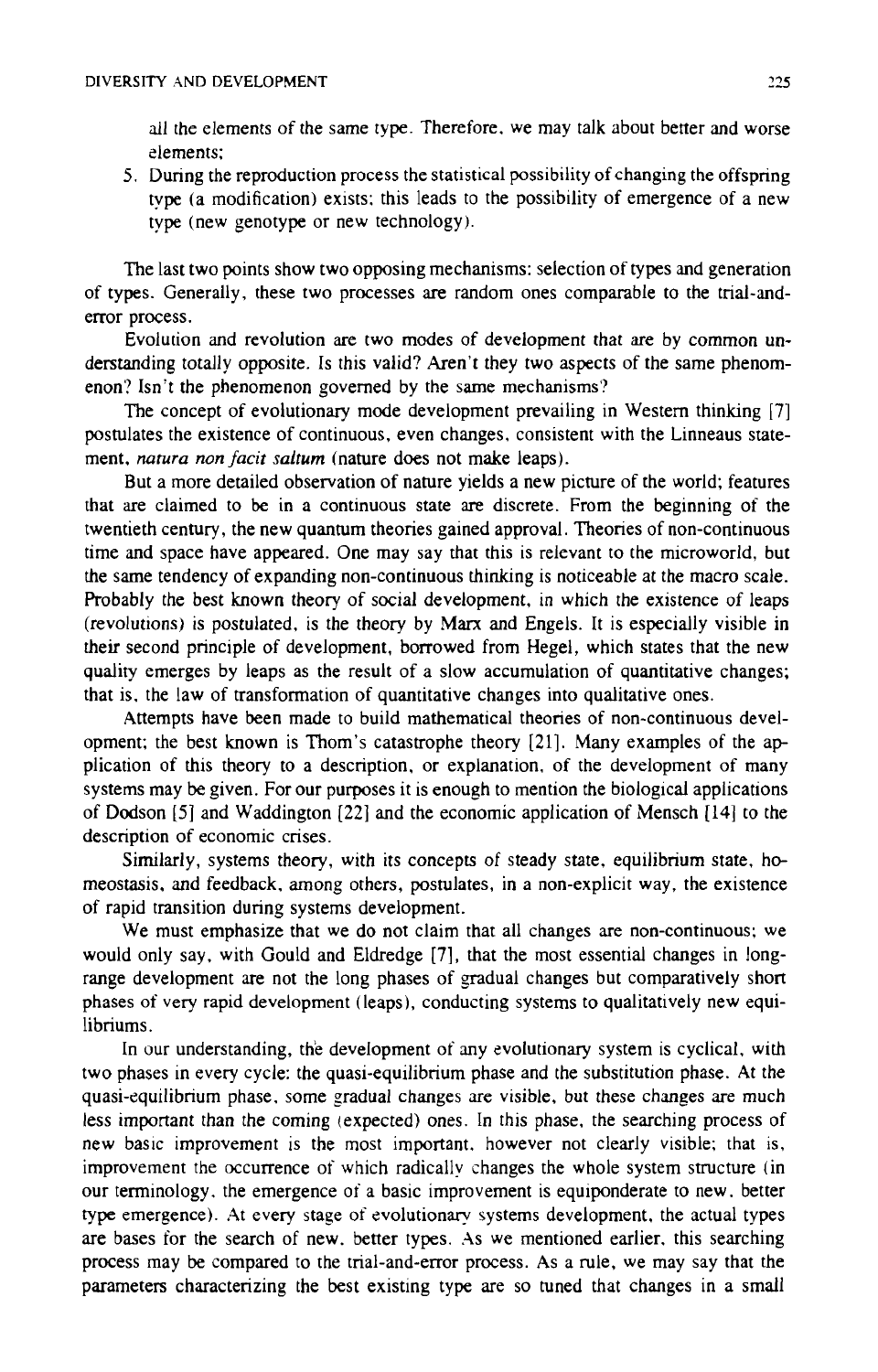number of parameters in this type do not lead to improvement. New and better solutions require simultaneous change of quite **2** large number of parameters. The probability of simultaneous changing of so many parameters is relatively small (the relationship between the probability of changing of some set of parameters and the number of these parameters is a geometrical one). The emergence of a basic improvement causes a rapid change (leap) in any relevant. global measure of the system's development. The leap occurs at the substitution phase: during this phase, a new, better type supersedes the old one. and the system goes to a new quasi-equilibrium. The duration of the substitution phase is much shorter than the duration of the quasi-equilibrium phase.

A new. basic improvement contains only the main idea of its future development; we may say that the first feature of a basic improvement is strange, dwarfed, and nonproportional (using the anthropological point of view). The first form is the base of its future improvements. proceeding parallel to the searching process. As we said. in this period (i.e.. at the quasi-equilibrium phase) gradual development connected with the incorporation of small improvements of the base form is the most noticeable. The probability of occurrence of these improvements is comparatively great (mainly because not so many parameters need changing to find a better solution) and occur quite frequently. The influence of these improvements on the system's development. however. reflected, for example. in a constructed global measure of system development, is much smaller than the basic improvement's influence.<sup>2</sup>

This article is based on the results of works carried out from 1975-1979 [see 6, 10, **111.** Quite recently. we found that very similar ideas on mode development of evolutionary processes are represented, in biology by Gould and Eldredge **[7]** in their theory of punctuated equilibria and in technology by Sahal **[19],** Reece **[17],** Leithwaite **[12],** and Bell **[I].** For example, Sahal writes,

As regards the process of technological change, very often there emerges a pattern of machine design as an outcome of prolonged development effort. The pattern in turn continues to influence the character of subsequent technological advantages long after its conception. Thus innovations generally depend on bitby-bit modification of a design that remains unchanged in its essential aspects over an extended period of time. The basic design is in the nature of a guidepost charting the course of innovative activity.

The notation of a technological guidepost is evidenced by the fact that very often one or two early models of a technrque stand above all others in the history of an industry. Their design becomes the foundation of a peat many innovations via the process of gradual evolution. In consequence, they leave a drstinct mark on a whole senes of advances in technology. [19, p. 33].

In the following sections we present the description of a simple mathematical model of evolutionary processes. some examples of its simulation (more results may be found in **[lo, 111,** and an approach to evaluation of the tempo of evolution. Finally, the general conclusion and proposals for future research are presented.

<sup>&</sup>lt;sup>2</sup>Each improvement gives as an effect a leap of the development of a system. but frequently the effects of each improvemenr are small and overlap one another. so that the overall effect seems to be continuous (gradual). The following row hypothesis may be constructed: every evolutionary system, independent of its evolution phase, develops by leaps; commonly, leaps are so small that they are undetected or vanish in statistical noise. With many almost simultaneous improvements, their effects overlap-so the overall development seems to be gradual. The relationship between the importance of the innovation (leap) and the probability of its occurrence is inversely proportional: the "greater" the leap the less its probability of occurrence.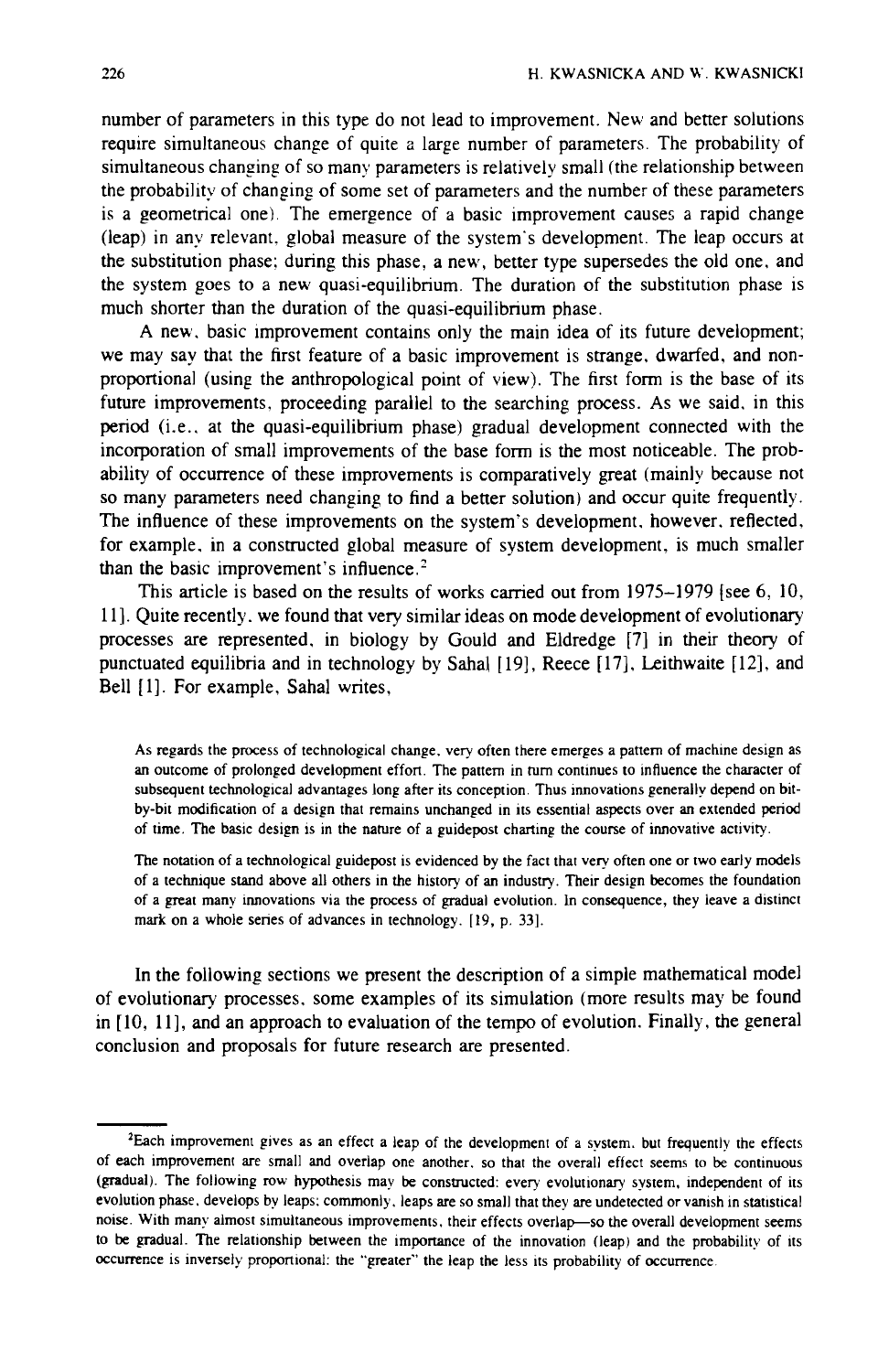# **I. .Model**

We consider development of a population of congeneric elements, acting in a welldefined environment.<sup>3</sup> We assume the existence time of each element (a finite lifetime). Xfter this time the elements are reproduced; in the reproduction process the "old" elements (i.e.. the previous generation of elements) are replaced by the new generation (the offspring). The number of offspring of every element is a random variable with given distribution. Therefore, it may be said that we assume nonoverlapping generations and discrete time. The population is divided into separable subsets, which we call types. All elements fulfill the same task in the environment, but the quality of this task fulfillment is different for different elements. Generally, the quality index is a random variable, but to simplify the calculation process we assume deterministic, time-invariant indices and the same value of the index for all the same type elements.'

We assume that every element is characterized by an *n*-dimensional vector of parameters  $d = (d_1, d_2, d_3, \ldots, d_n)$ ; each coordinate  $d_i$ ,  $i = 1, 2, \ldots, n$ , belongs to an infinite set of discrete values. Without loss of generality, we assume for simplicity integer values for the scope of all parameters. The inclusion of the parameter domain  $D'' = (d = (d_1, d_2, \ldots, d_n), \forall i \ d_i \in C$  enables the division of the population into postulated separate subsets (types). All elements characterized by the vector of the same parameters are the same type elements. We postulate an existence of a quality function q differentializing the quality of task fulfillment by all types defined by the parameters' domain. The quality function has positive real values with zero (i.e.,  $q : D^n \to R \cup (0)$ ) and describes the environment's relative preferences, visible during the reproduction process: statistically, the greater the quality index, the more offspring of the element.

For each two elements of type  $d$ , the distributions of offspring number are the same and are statistically independent. The expected value of offspring of the elements of type d is proportional to the quality index of type d,  $q(d)$ .

Not all offspring of the  $d$ -type element have the same type  $d$ ; during the reproduction process the statistical possibility of a type changing exists (type modification). The probability of type modification from type  $d$  to  $d'$ ,  $p_{dd'}$ , is relatively small and quickly diminishes as the  $d-d'$  distance grows. A geometric relationship between the modification probability and the distance may be expected.

<sup>&</sup>lt;sup>3</sup>From the biological viewpoint the model presented describes the evolution of a haploid population living in a stable environment in which no recombination process works. Recombinations accelerate the tempo of evolution significantly and in future model development they should **be** tncluded. In our opinion, however. a recombination process does not change the final conclusions of this article, especially concerning the mode of evolution and the importance of the diversity in the development process.

An almost general feeling of much higher tempo of development of artificial (human) systems exists in comparison with the tempo of biological evolution. This is only a feeling and needs further deep investigation. If true, it seems that three main factors have the most significant influence on the speed-up: (1) "the memory" of past experiments and past development in biological systems reaches only one generation. contrary to many generations of memory in human systems: (2) in biological systems, the recombination process is limited to recombination within the species (i.e., very similar individuals), and in human systems this is not valid. Many examples of recombinations exist within quite distant elements (synergetic effects); and (3) "communication" (understood as the possibility of two individuals meeting to give "offspring") is much more limited in biological systems (e.g., geographically). The importance of this factor is visible in the acceleration of technological development during the last 200 years, connected, among others, with the growing possibilities of communication.

<sup>&#</sup>x27;It has been shown **[9]** that an essential influence on long-range development IS the average value of the quality index level. Assuming different conditions of change of the quality indices (e.g.. random. periodical. crend changingj providing the same average value, the differences of population development were negligible.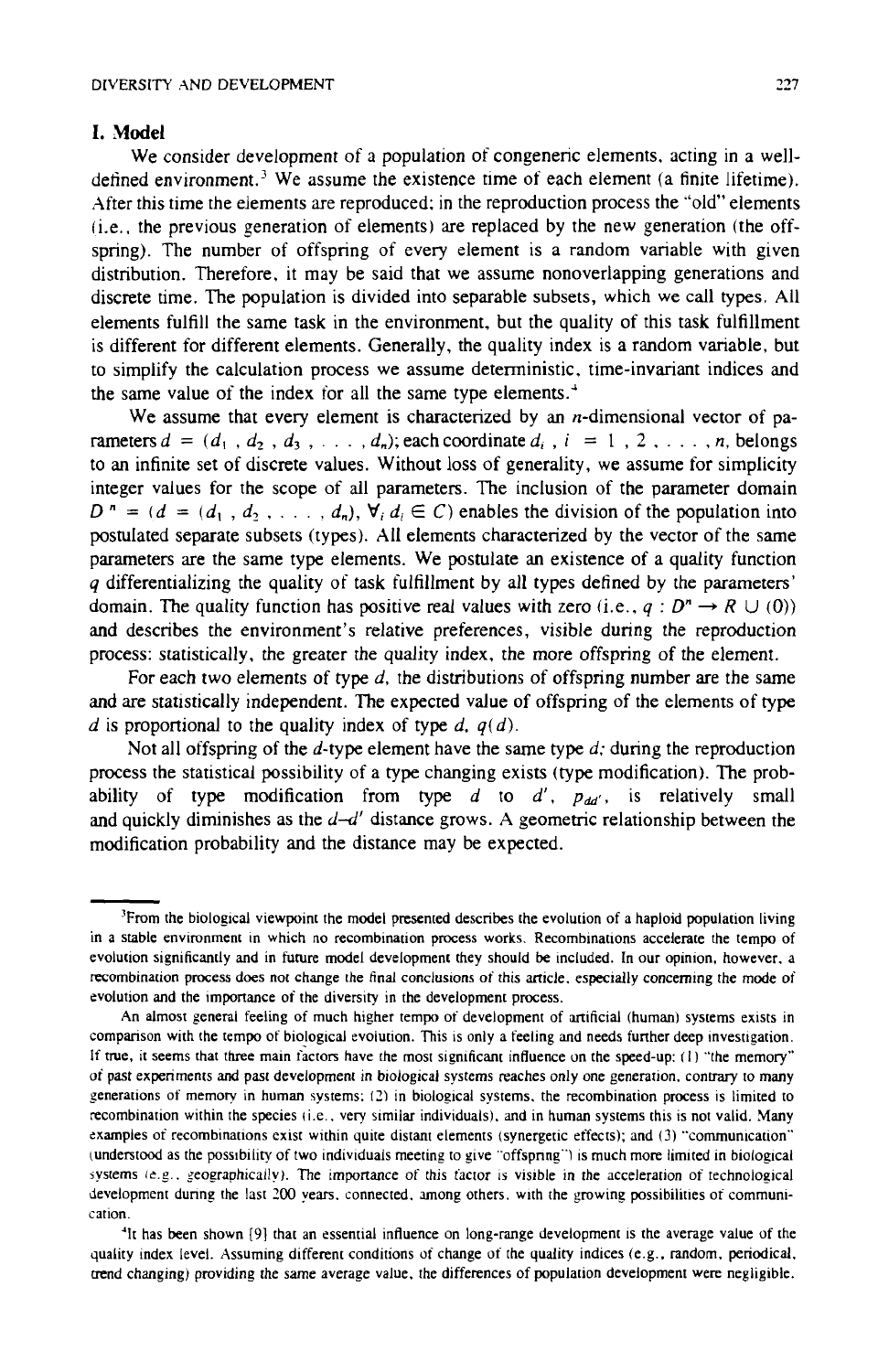**A** limitation exists on the population-growth ratio: we assume that the expected number of elements after the reproduction process is proportional to the number of elements before reproduction: that is,

$$
E[N_{\Sigma}(t+1)] \mid N_{\Sigma}(t)] = g * N_{\Sigma}(t), \qquad (1)
$$

where:

 $N_{\Sigma}(t)$  = total population at time t, and

 $g =$  proportional ratio (the dependence of the ratio on the capacity of the environment, the maximum reproduction ratio, and other factors may be assumed).

On the base of the above assumptions, a conditional dismbution of the number of all types (i.e., the distribution of the state of population) at time  $t$  may be calculated. Detailed descriptions of the distribution's calculation is presented in Kwasnicki [I I]. For our purpose, it is sufficient to say that the conditional probability-generating function (p.g.f.) of the population state is

$$
G(s, t + 1) = \prod_{d \in D^n} \left[ f_d \left( \sum_{d' \in D^n} p_{dd'} s_{d'} \right) \right]^{N(d, t)},
$$
 (2)

where:

 $s = n$ -dimensional complex number matrix, corresponding to  $D$  domain; for each type  $d$  the related complex numbers exist:

 $f_d(.) = p.g.f.$  of offspring of d-type element;

 $N(d,t)$  = number of d-type elements at time t; and

 $p_{dd}$  = probability of modification of the type.

On the basis of p.g.f.  $G(s, t + 1)$ , the expected value of d-type elements at time  $t + 1$  may be reckoned:

$$
E[N(d, t + 1)] = \sum_{d \in D^n} g * N(d', t) * [q(d') / Q(t)] * p_{dd'},
$$
 (3)

where:

 $g =$  the proportional ratio in Equation 1;

- $q(d)$  = the quality index of type d; and
- $Q(t)$  = the average quality index at time t.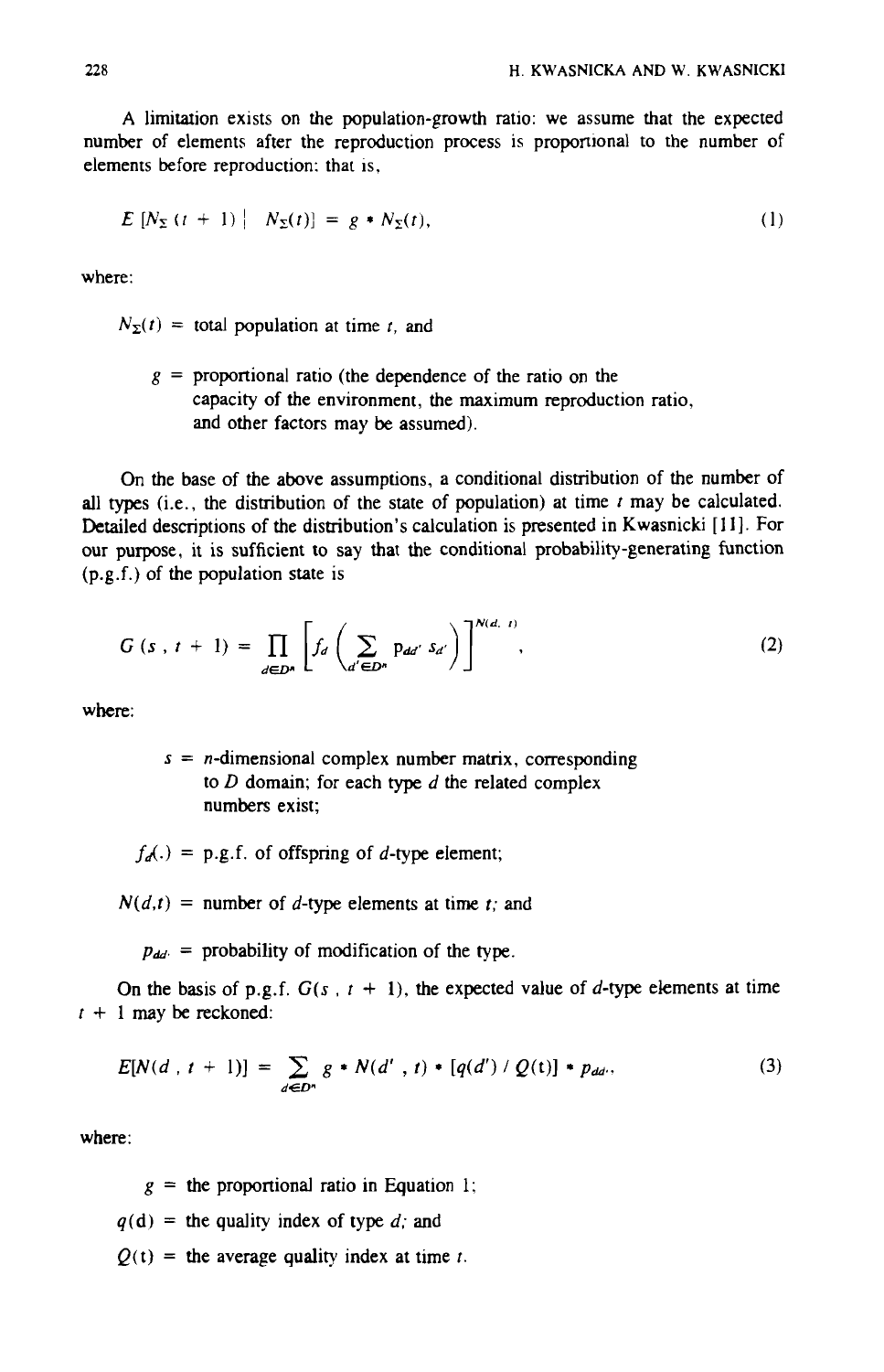**DIVERSITY AND DEVELOPMENT 229** 

$$
Q(t) = \sum_{d \in D^n} [N(d, t) / N_{\Sigma}(t)] \cdot q(d). \tag{4}
$$

The model presented above describes the optimizing process in the  $D<sup>n</sup>$  domain. In the course of time, the number of elements with quality indices greater than the actual average quality grows; simultaneously, the elements with indices lower than the average quality are superceded. The mechanism of type modification provides the possibility of emergence of new and better as well as worse types, and in the stable environment (i.e., in our notation in the case of time-invariant quality function) the average quality is a nondecreasing function of time.

In our opinion the expected value of the population state (Equation **3)** offers no information about the most significant and the most interesting feature of the evolutionary processes, especially concerning the tempo and mode of the processes. The most significant features are observable in the process realization, therefore, we choose the simulational technique to investigate these processes.

# **11. Simulation**

All simulational experiments presented in this section have been camed out under the following assumptions:

- 1. Constancy of the expected population number; therefore the population ratio  $g$ in Equation **1** is equal to I;
- 2. A Poisson distribution of the offspring number; therefore, the p.g.f. of the offspring number in Equation 2 is equal to

$$
f_d(s_d) = EXP\{[q(d) / Q(t)] * (1 - s_d)\};
$$

**3.** Probabilities of type modifications

$$
p_{dd'} = \begin{cases} 0 & \text{for } |d - d'|| > n \\ p^{\|d - d'||} & \text{for } 0 < ||d - d'|| < n \\ 1 - \sum p_{dd'} & \text{for } |d - d'|| = 0 \\ d' \in D^n \text{ and } d' \neq d \end{cases}
$$

where the distance between **d** and **d'** is defined by

$$
\| d - d' \| = \sum_{i=1}^{n} \text{ABS}(d_i - d'_i);
$$

4. The shape of the quality function is essential for the process development mode. and a relevant way of its selection is very important for correct interpretations of the results. Choosing functions with a shape similar to a long, sharp ridge, not parallel to the axis of the **D"** domain seems the most relevant; frequently, a process development is described in terms of changing the values of the chosen parameters. The parameter values are so tuned that to find a better solution (improvement), the simultaneous change of a relatively large number of parameters is required; change of an insufficient number of parameters leads to wors-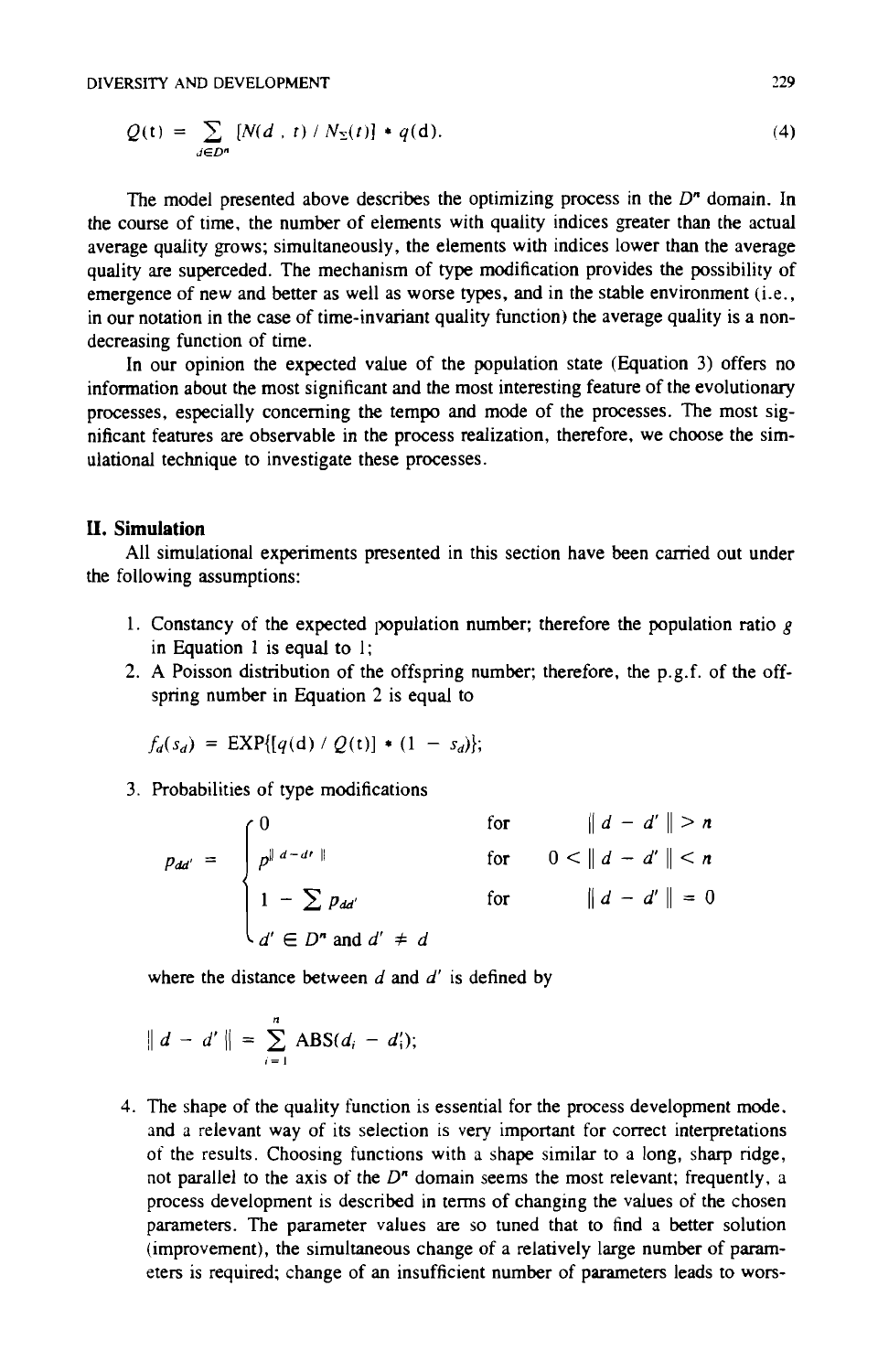ening of quality. The postulated shape is also consistent with the shape of Waddington's chreod [33]. reflecting the fitness function (epigenetic landscape): and 5. At the initial moment the population consists of only one type individual.

# 11.1. TYPICAL FEATURES OF EVOLUTIONARY PROCESSES

Development of evolutionary processes is the result of simultaneous actions of two opposing mechanisms: type selection and type generation. The first mechanism causes the growth of better types (in our model. types with qualities greater than the average quality and the growth rate increases with the ratio  $q(d) / Q(t)$ . Simultaneously, the worse types are superseded. The selection mechanism causes the reduction of population diversity, and so the tendency to a single type within the population (i.e.. the best one). The second process issuing from the possibility of type modification during the reproduction process causes the emergence of new, better, and worse types and the increase of population diversity (as the consequence of this, the average quality diminishes).

Stabilization of some population distribution within the parameter domain  $D<sup>n</sup>$ , with the center consisting of the best types of elements and the neighborhood consisting of the worse types, is the result of concurrence of these two mechanisms. The local shape of the quality function and the probabilities of type modifications mainly influence the population distribution in  $D<sup>n</sup>$  (the influence is especially visible in the value of the dispersion of the distribution). The local shape of the quality function (gradient) reflects the tolerance of environment; the lesser the gradient, the more tolerant the environment. Greater tolerance causes greater population dispersion. Similarly, the greater the modification probability, the greater the dispersion.

The existence of dispersion diminishes the average quality and, from the viewpoint of temporary population development, is disadvantageous. On the other hand, as simulational experiments reveal, the population dispersion has a very strong influence on the probability of emergence of better types. The greater the dispersion, the more frequent the emergence of new, better types. Thus, process development is a compromise between temporary diminution of average quality and a preparation of a base for faster development of the system in the long range.

The experiments carried out under the following conditions illustrate typical features of the simulated process:

1. Two-dimensional quality function 
$$
(n = 2)
$$

$$
Q_1(d_1, d_2) = \text{EXP}\{-0.01 * [(d_1 + d_2)^2 + (d_1 - d_2)^2]\}\
$$
 (5)

A map of this function if shown in Figure 1.

- 2. Probability of modification  $p = 1.5 \cdot 10^{-3}$ ,
- 3. The initial population consists of type  $(15, 15)$ ;  $N[(15, 15), 0] = 10<sup>4</sup>$ .

Two exemplary population distributions in  $D<sup>n</sup>$  domain are presented in Figure 2. The distribution at  $t = 110$  is an example of a typical distribution at the substitution phase. The center of population and the neighborhood shifts from point (8 , 8) to point (7, 7). The second distribution at  $t = 250$  is an example of a distribution at the quasiequilibrium phase. The center is in  $(4, 4)$ . A new, better type  $(3, 3)$  has not yet been found; the neighborhood consists of six types:  $(3, 4)$ ,  $(4, 2)$ ,  $(4, 3)$ ,  $(4, 4)$ ,  $(4, 5)$ , and (5, 4). On the axis the distributions of parameters  $d_1$  and  $d_2$  for these two generations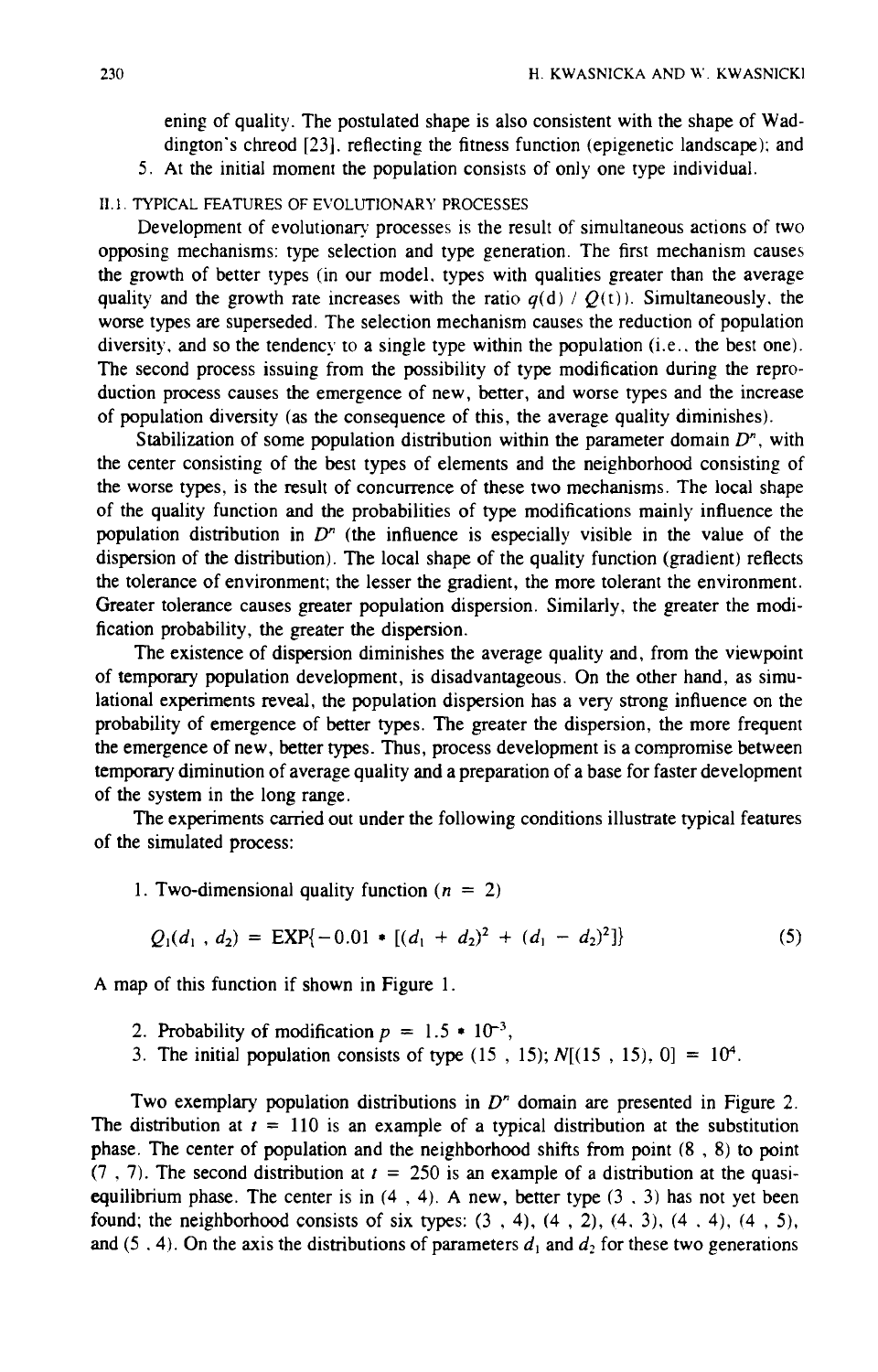

Fig. 1. Map and profile along the ridge of the quality function  $Q_1$ .



Fig. 2. Exemplary population distributions of substitution phase and quasi-equilibrium phase.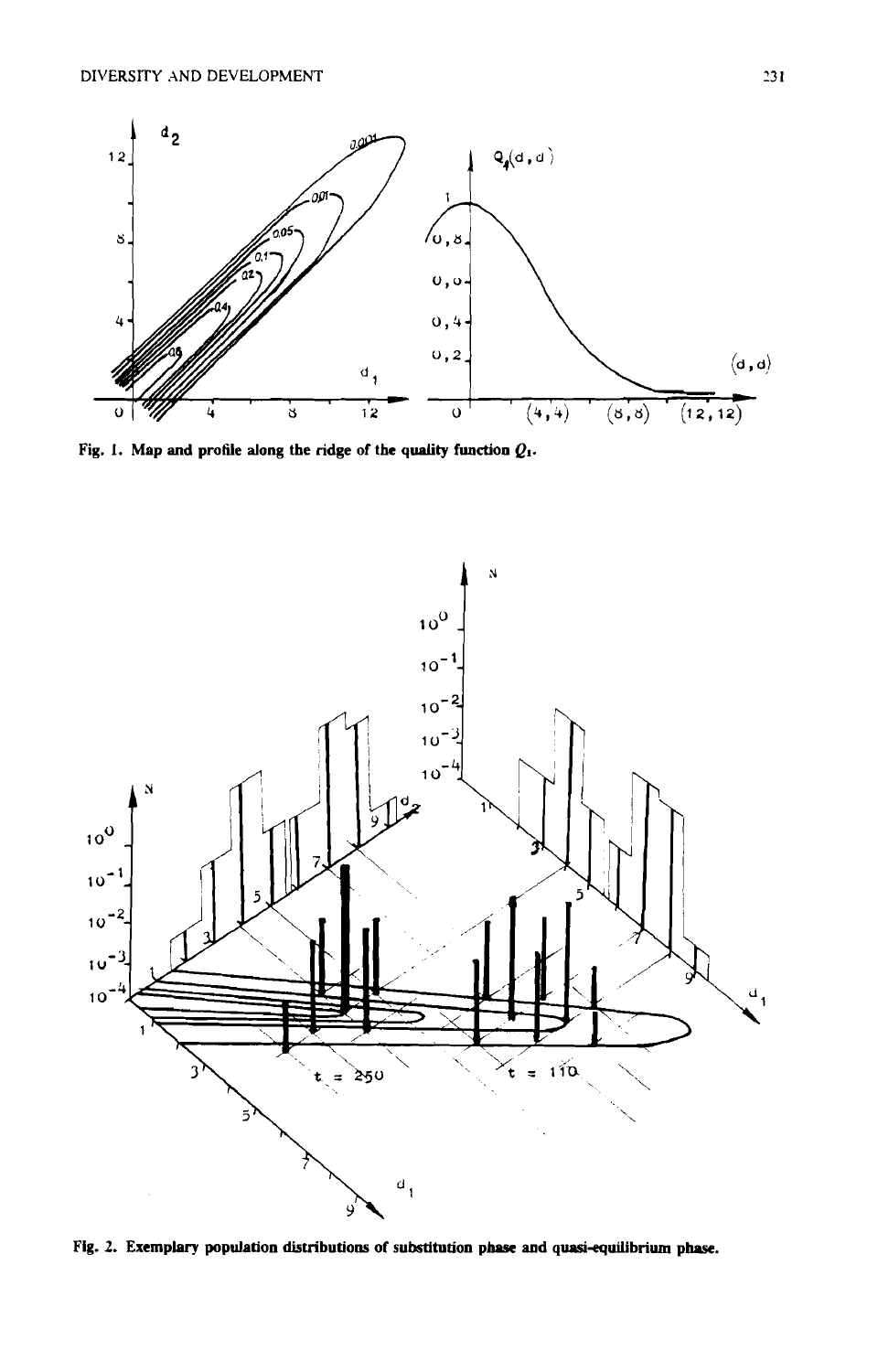**are** indicated (note the logarithmic scale of the number of elements). The expected values of the parameter distributions mark the population trajectory in the  $D<sup>n</sup>$  domain. Typically, the trajectoy moves along a ridge of the quality function; in the case of a distant population the quick development of population toward a ridge is visible; after reaching a ridge the population develops along the ridge with relatively less tempo. It may be said that a ridge is the strong attractor of the development of the population.

The shape of the quality function q has been so chosen that changes of either  $d_1$  or  $d_2$  parameters for types on the ridge diminish the quality index; to find a better type, a simultaneous change of two parameters is required. The modification probability is equal to  $p = 1.5 \cdot 10^{-3}$ , and in the case of one type population (i.e., consists of a type on the ridge) it may be expected that a new, better type occurs every 45 generations.

But another way of finding a better type exists, requiring only one parameter modification in relevant types within the neighborhood. In the phase of quasi-equilibrium at these two points there exist 150 elements. The quality of these types is equal to 0.8 of the quality of the best one: in every generation 30 elements **are** superseded and 30 elements **are** introduced as the effect of the best type modification. We may expect that those I50 elements bring a better solution every four generations.

The main source of improvements, therefore, is clearly the neighborhood of the best, dominating type, not the best type itself. The profit is much higher for larger dimensions of the parameter domain; this will be shown in further experiments and also in the next section, in which an attempt is presented to evaluate the tempo.

The "history" of type development is shown in Figure 3. The gain and loss of domination of types  $(7, 7)$ ,  $(6, 6)$ ,  $(5, 5)$ , and  $(4, 4)$  is evident at all times in the backpound of the dominating types. Noise exists, consisting of the worse types (i.e., the surrounding). Their number is a small fraction of the total population, but we may say that the noise has a vital importance for the future development of the system. The average quality is shown in Figure 4; moments of the emergence of new, better types **are** indicated by arrows. The dispersion of one parameter is also traced in the figure. The correlation of the phases of rapid growth of the average quality with the emergence of



**Fig. 3. Temporal type devdopment.**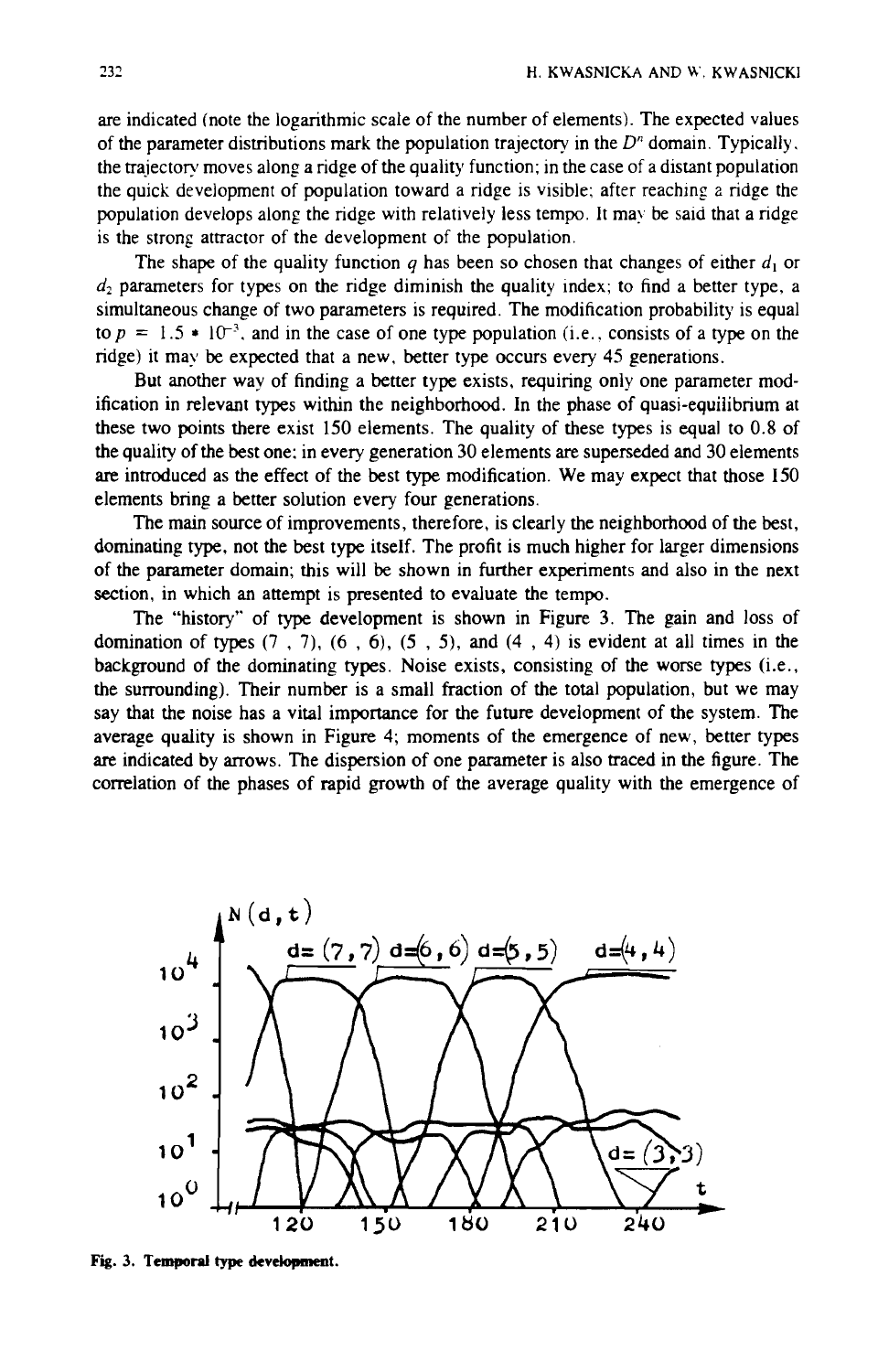

**Fig. 4.** Average quality and  $d_1$  parameter's dispersion in experiments with quality function  $Q_1$ .

better types (the beginning of the substitution phase) is noticeable. The lowest level of dispersion is observed in the quasi-equilibrium phase.

**II.2.** TEMPO AND MODE OF POPULATION DEVELOPMENT **AND** THE DIMENSION OF THE PARAMETER DOMAIN

Some experiments with two, three, and four dimensional domains have been conducted. $5$  The quality functions for these experiments are:

$$
Q_2(d_1, d_2) = EXP\{-0.1 * [ABS(d_1 + d_2) + 2 * ABS(d_1 - d_2)]\}.
$$
\n(6)  
\n
$$
Q_3(d_1, d_2, d_3) = EXP(-0.067 *
$$
\n
$$
\{ABS(d_1 + d_2 + d_3) + 2.5 *
$$
\n
$$
[ABS(d_1 - 0.5 * (d_2 + d_3)] + ABS[d_2 - 0.5 * (d_1 + d_3)] +
$$
\n
$$
ABS[d_3 - 0.5 * (d_1 + d_2)]\}.
$$
\n
$$
Q(d_1, d_2, d_3, d_4) = EXP(-0.05 * \{ABS(d_1 + d_2 + d_3 + d_4) +
$$
\n
$$
1.5 * [ABS(d_1 + d_2 - d_3 - d_4) + ABS(d_1 - d_2 + d_3 - d_4) +
$$
\n
$$
ABS(-d_1 + d_2 + d_3 - d_4)]\}.
$$
\n(8)

<sup>&</sup>lt;sup>5</sup>Direct simulation (i.e., simulation in which all possible types are considered) consumes a great amount of computer time and computer memory for a larger-than-four-dimensional parameter domain D. In direct simulation methods for a larger dimension domain are in the process of being developed.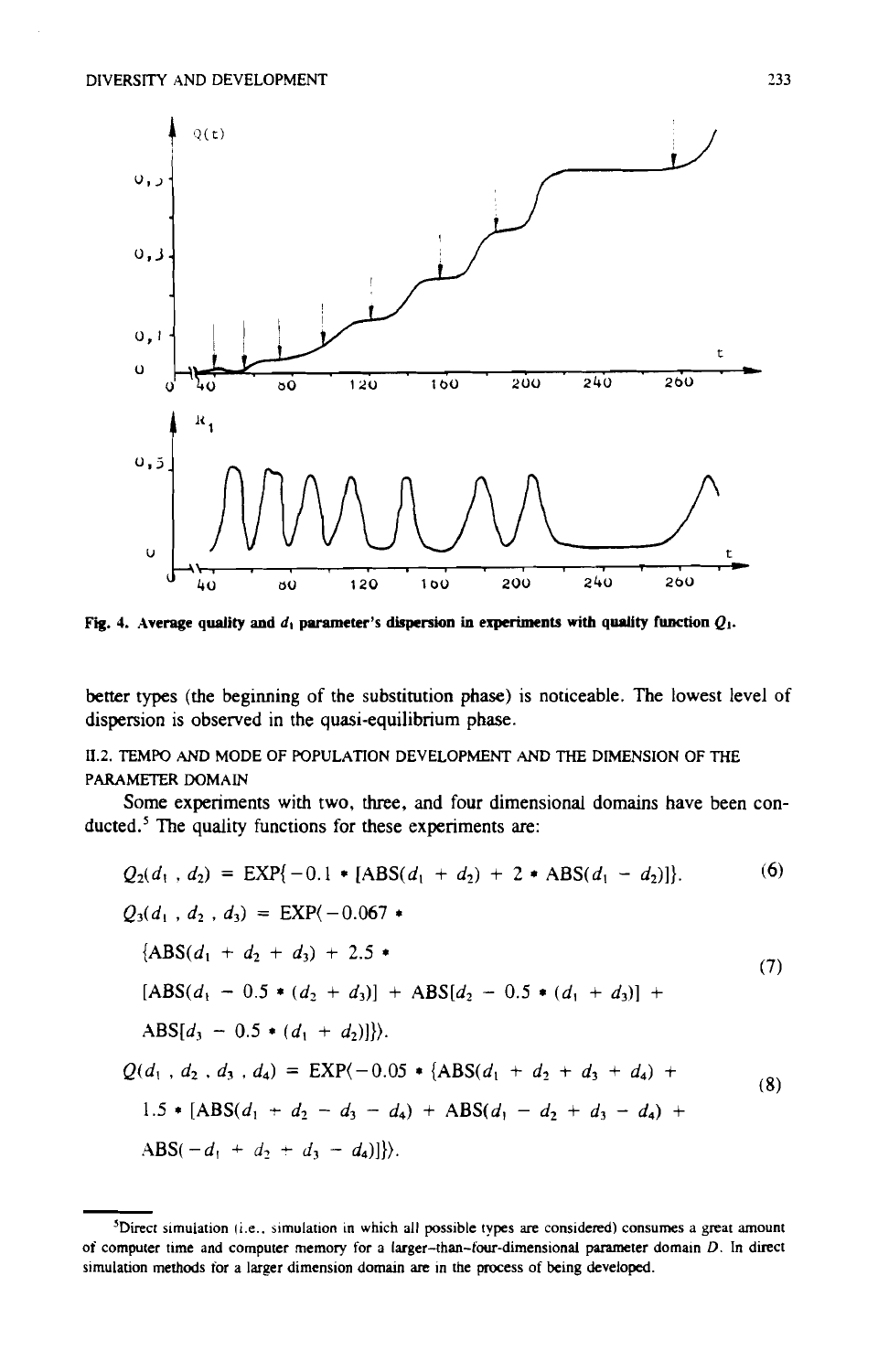

**Fig. 5. Map and profile along the ridge of quality function**  $Q_2$ **.** 

The map of the  $Q_2$  function and its profile along the ridge are shown in Figure 5. All the above functions **are** rhomboidal shapes, the same profile along the ridges, and a 45-degree tilt to every axis. The better quality along the ridge occurs if two, three, or four parameters, respectively, **are** simultaneously changed and the improvement is 20%. Changing less than *n* parameters ( $n = 2$ , 3, or 4, respectively) leads to worsening the



**Fig. 6. Average quality in experiments with two- (a), three- (b), and four- (c) dimensional parameter domains and probabilities of modification**  $p = 5 \cdot 10^{-3}$  **(1) and**  $p = 10^{-3}$  **(2).**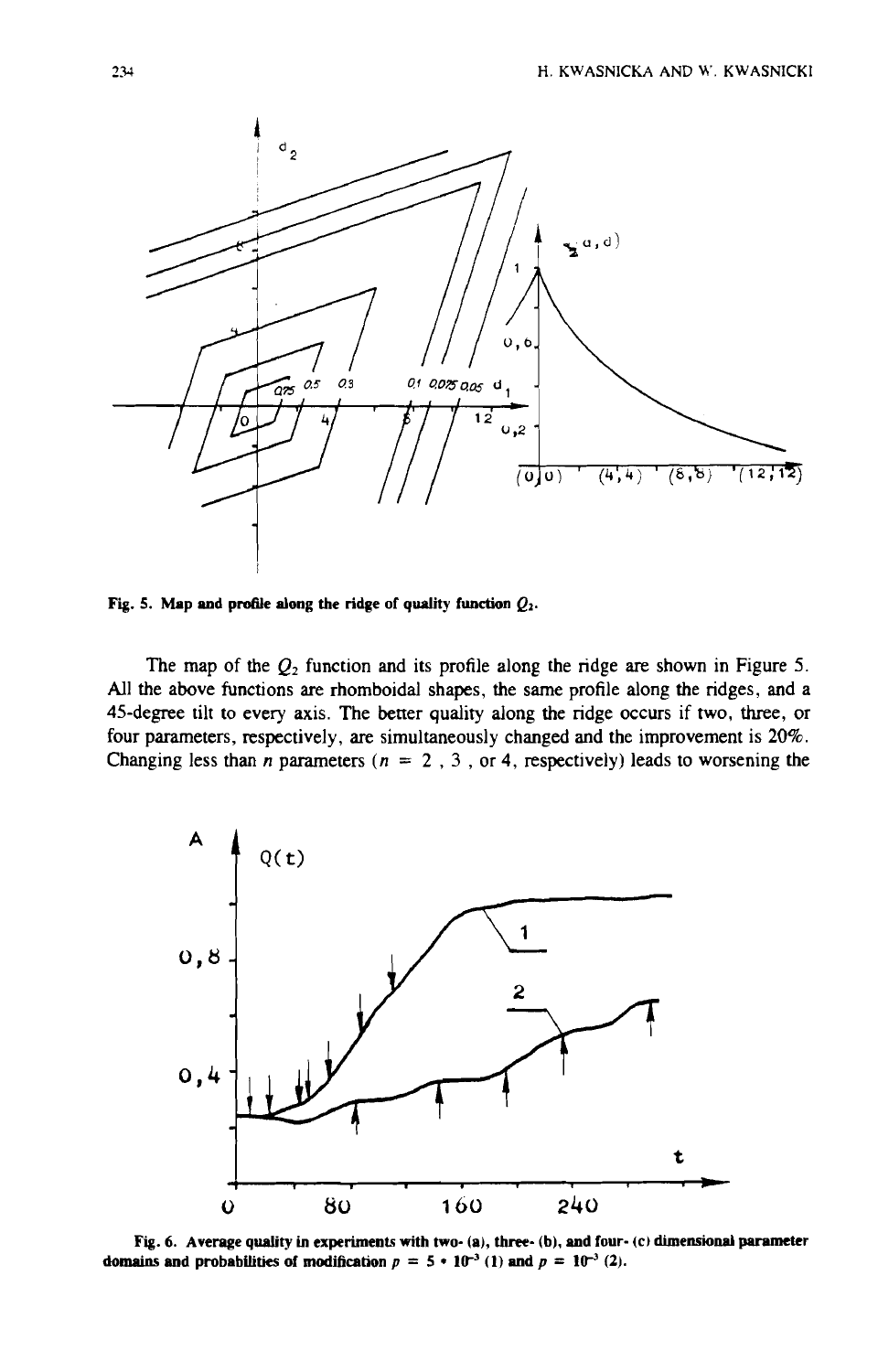



quality by  $4\%$  to  $20\%$ . For all experiments the initial population consists of  $10<sup>4</sup>$  elements of types  $(7, 7), (7, 7, 7), (7, 7, 7, 7)$ , respectively. The average quality in six experiments for two modification probabilities  $p (10^{-3}$  and  $5 * 10^{-3})$  are traced in Figure 6.

The exemplary  $d_1$  parameter distributions at the quasi-equilibrium phase are shown in Figure 7. The distributions look very similar: only a small rise of the dispersion for larger dimensions is visible. If the strongest selection has been assumed (i.e., zero dispersion, with types on the ridge only), then the average values of the waiting time for improvement would be equal to:

for  $p = 10^{-3}$   $T = 100$   $T = 10^5$   $T = 10^8$ for  $p = 5 * 10^{-3}$   $T = 4$   $T = 800$   $T = 1.6 * 10^{5}$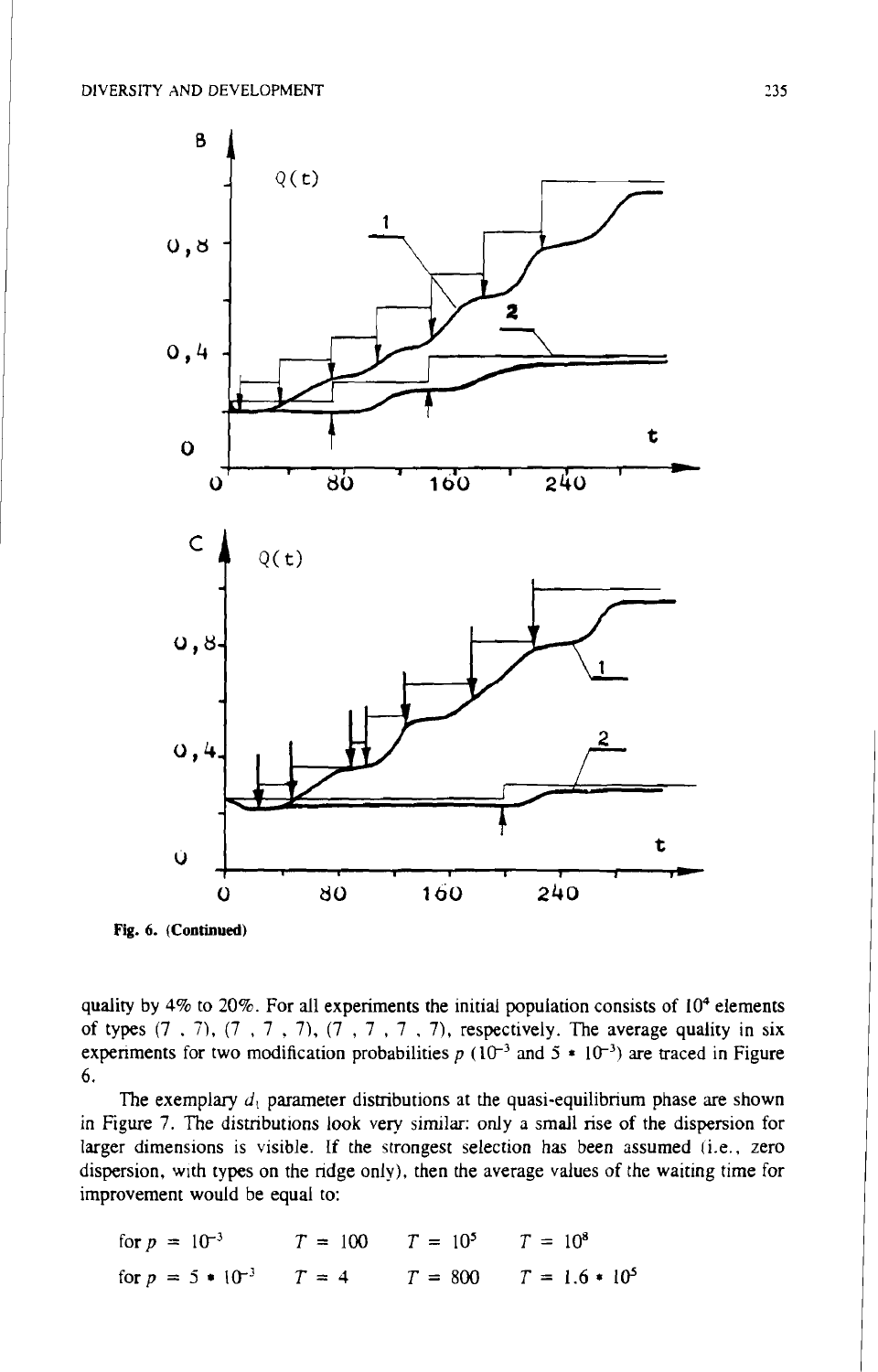

**Fig. 7. Parameter distributions of quasi-equilibrium phase for two- (a), three- (b). and four- (c)**  dimensional parameter domains.

for  $D^2$ ,  $D^3$ ,  $D^4$ , respectively (the formula  $T \approx (p^n \cdot N)^{-1}$  has been applied to the waitingtime reckoning). The expected time of the substitution-phase duration (i.e., the time of growth from 1 element to  $10<sup>4</sup>$  elements) is equal to 50 generations for all experiments. Comparison of the above times with the population development in the six experiments shows an enormous impact of the population diversity on the tempo of evolution. The decrease of the average quality is the price of evolution speed-up; the greater the dimension of the parameter domain, the greater the decrease of the average quality. To expose the importance of the quality discrepancy on the population development, the maximum quality index for experiments with  $O_3$  and  $O_4$  are traced also in Figure 6.

#### U.3. **BRANCH** POINT

The quality functions in Figure 8 represent the cases of two pathways (chreods) with branch points. For the chreod with greater maximum (Figure 8a) the quality values just after the branch point are smaller than the relevant values for the chreod with a lesser maximum. One may say that the first chreod has a lower initial level of development and better future perspectives in contrast to the second chreod. The initial population was chosen just before the branch point:  $N[(13, 9), 0] = 10<sup>4</sup>$ . The modification probability  $p = 10^{-2}$ . Note that 17 times in 20 experiments undertaken, the population developed along the chreod with the lower maximum.

In experiments with two identical branch chreods (Figure 8b) the initial distribution was chosen to provide equal probability of development along these two chreods:  $N[(11, 1, 1)]$ 10),  $0| = 10^4$ ;  $p = 10^{-2}$ . The population developed 12 times along one chreod and eight times along the second; the case in which a part of the population develops along one chreod and the rest of the population develops along the second one is quite improbable. The parallel development may be caused by isolation of a subpopulation at the right stage of population development. $<sup>6</sup>$ </sup>

# **II.4. THE STABILITY TYPE AND THE MODE OF DEVELOPMENT**

All of the experiments presented dealt with the quality functions of the stability type as shown in Figure 9a. According to Waddington [23], the development along these type chreods is very similar for different systems. It seems that previous simulation results correspond with this opinion.

**<sup>6</sup>Chwsing the right moment of isolation or diverting the system. known in biology as the period of "competence" is discussed by Waddington [23].**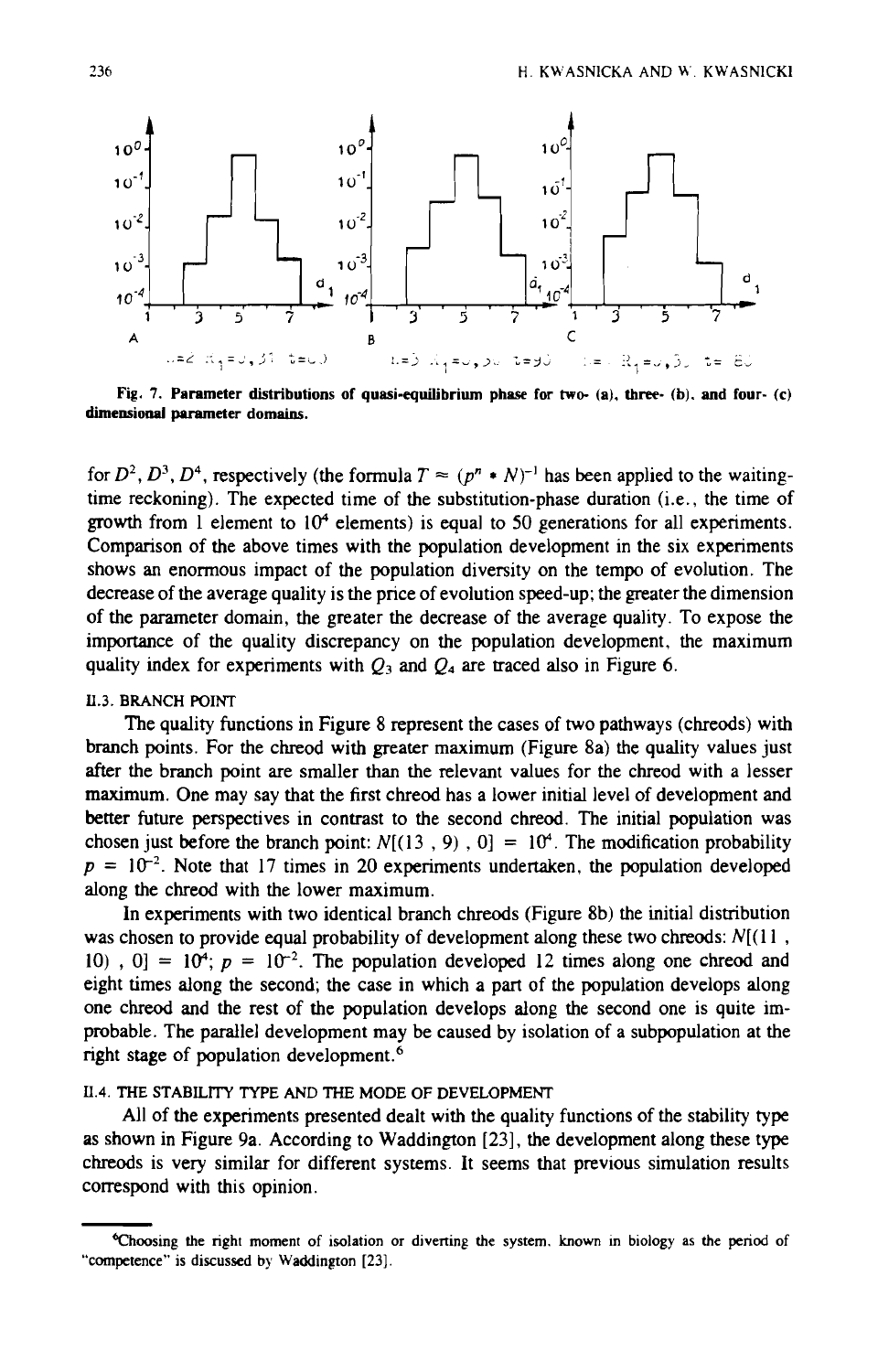

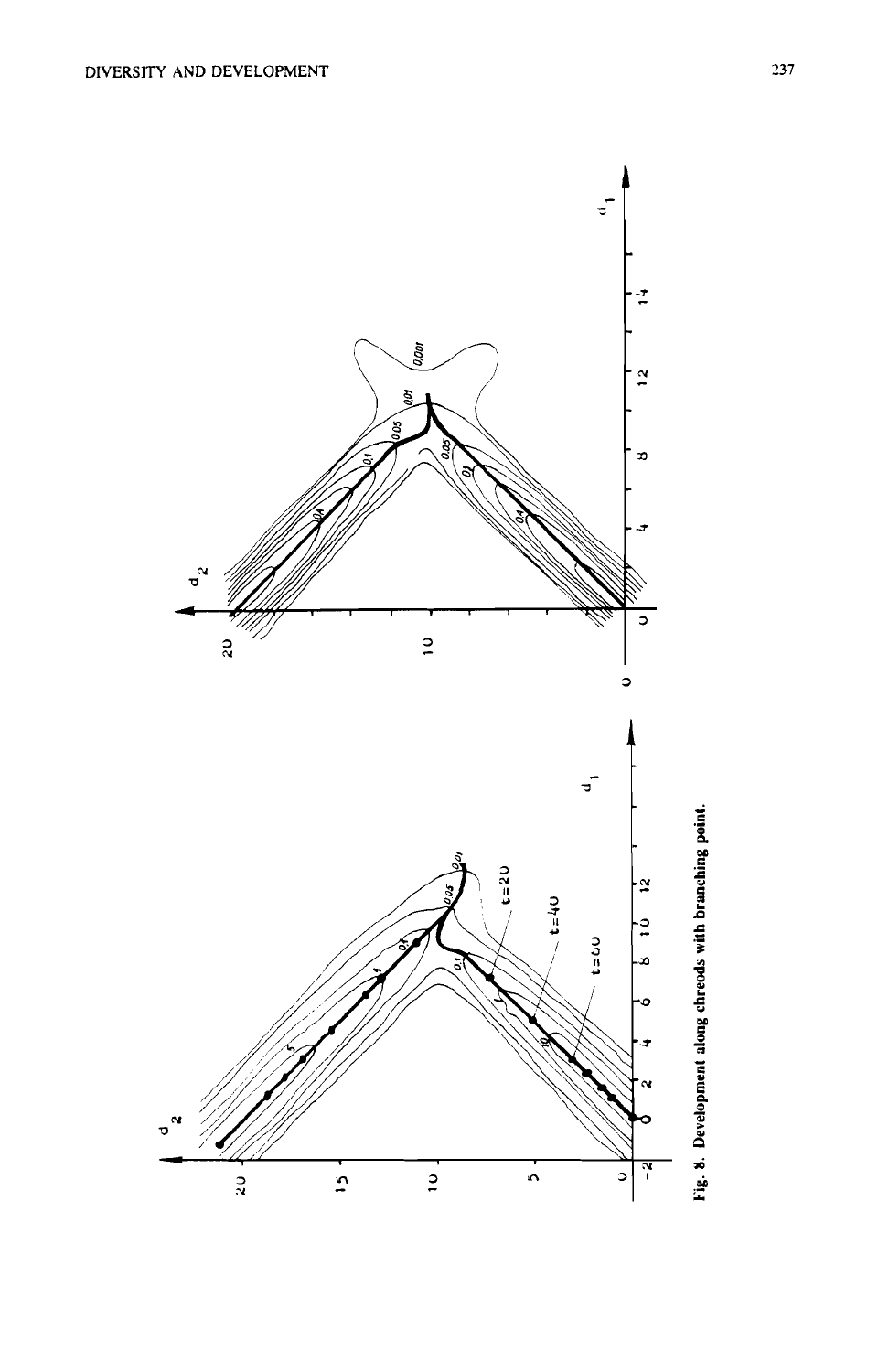

**Fig. 9. Chreods with different types of stability, from Waddington 1231.** 

As Waddington points out, the development of different systems along the second type chreods (Figure 9b) are essentially different. Experiments with the quality function

$$
Q_5(d_1, d_2) = \begin{cases} \text{EXP}[-0.3 * ABS(d_1 + d_2)] \text{ for ABS}(d_1 - d_2) > 5\\ 0 \text{ for ABS}(d_1 - d_2) > 5 \end{cases}
$$
(9)

are in accordance with this idea. The map of  $Q_5$  is shown in Figure 10, in which five population trajectories with different initial population distributions are traced. Three trajectories (2nd, 3rd, and 4th) start from the same point. The influence of chance on the development trajectories is noticeable.

# **IU. The Rate of Development**

The simulation results suggest the essential impact of local shape of the quality function and the modification probability on the population distribution in the parameter domain **D".** From the qualitative viewpoint, the shape of the distribution at the quasiequilibrium phase is as follows: the population center exists with the bulk of elements and its neighborhood. With growing distance from the center, the number of elements quickly diminishes. Assuming a geometrical distribution of population in  $D<sup>n</sup>$  seems reasonable. Let us assume that:

- 1. The population center is at the point with coordinates  $(0, 0, 0, \ldots, 0) = 0;$
- 2. No elements of type  $(1, 1, \ldots, 1) = 1$  exist;
- 3. Population is distributed at points  $d = (d, d, \ldots, d)$  so that each coordinate  $d_i$  may be equal to 1, 0, or -1. That is,  $\forall i = 1, 2, \ldots, n; d_i \in \{1, 0, \ldots\}$  $-1$ , and the number of elements of type d is equal to

$$
N_d = N \bullet (x^{(n - ||d|)} / [(2 + x)^n - 1], \qquad N_1 = 0 \tag{10}
$$

where:

- $N =$  total population;
- $n =$  parameter number (dimension of parameters domain  $D^n$ );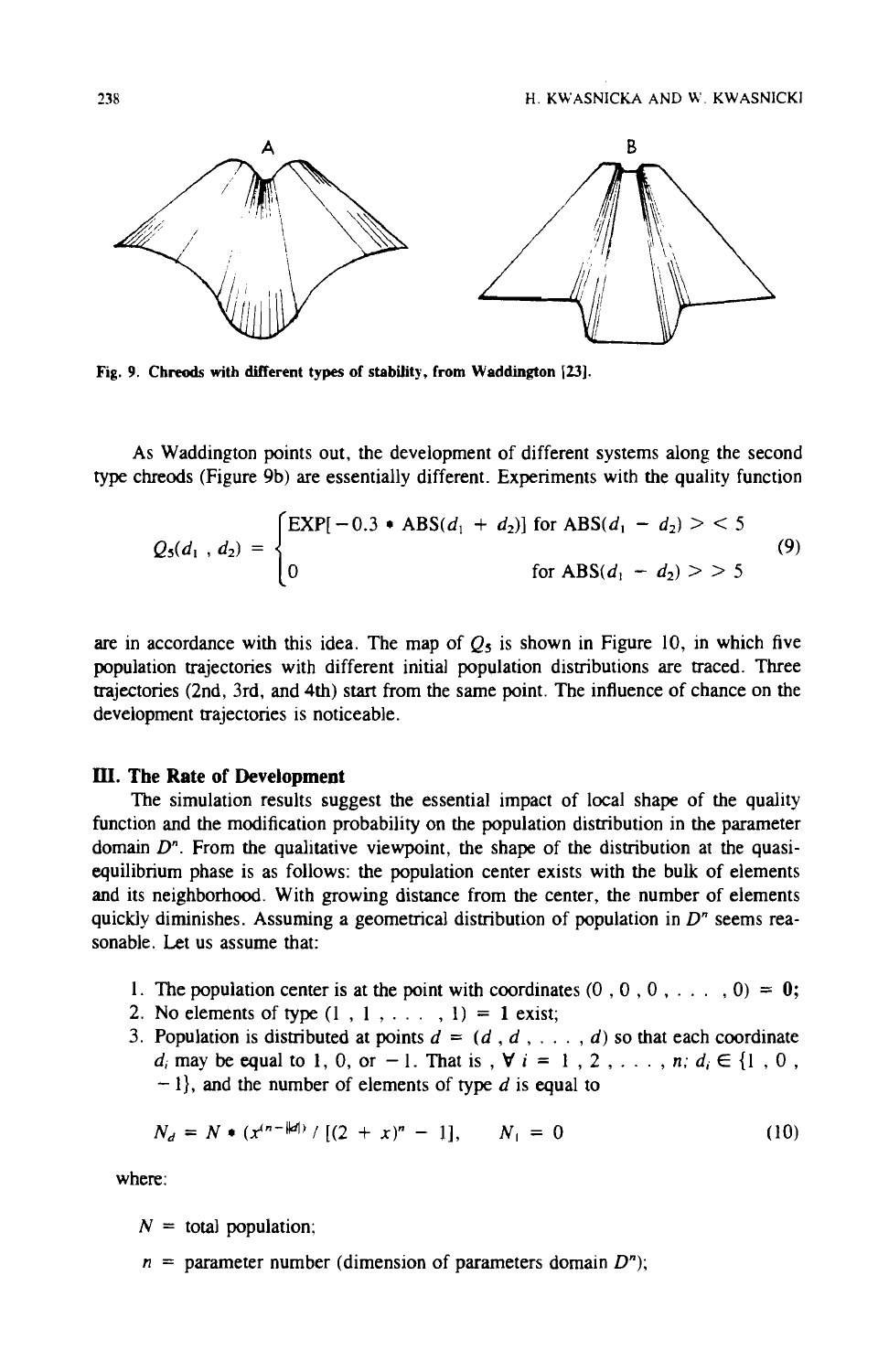

**Fig. 10. Second type stability and mode of population development: map of quality function and trajectories of development.** 

 $||d|| =$  distance of type *d* from the center (i.e.,  $||d|| = \sum_{i=1}^{n} \text{ABS}(d'_i)$ );

 $x =$  distribution parameter.

In other words we assume that:

- 1. The number of elements diminishes  $x$  times in every enlargement of the distance from the center by 1. The expression  $x^{(n-||d||)}/[(2 + x)^n - 1]$  may be interpreted 2s the probability of occurrence of type *d* within the population; and
- 1. The distribution of each of the **n** parameters is the same, and the probability that the ith parameter is equal to zero is approximately

$$
p_0 = \text{prob}(d_i = 0) = x / (2 + x); \tag{11}
$$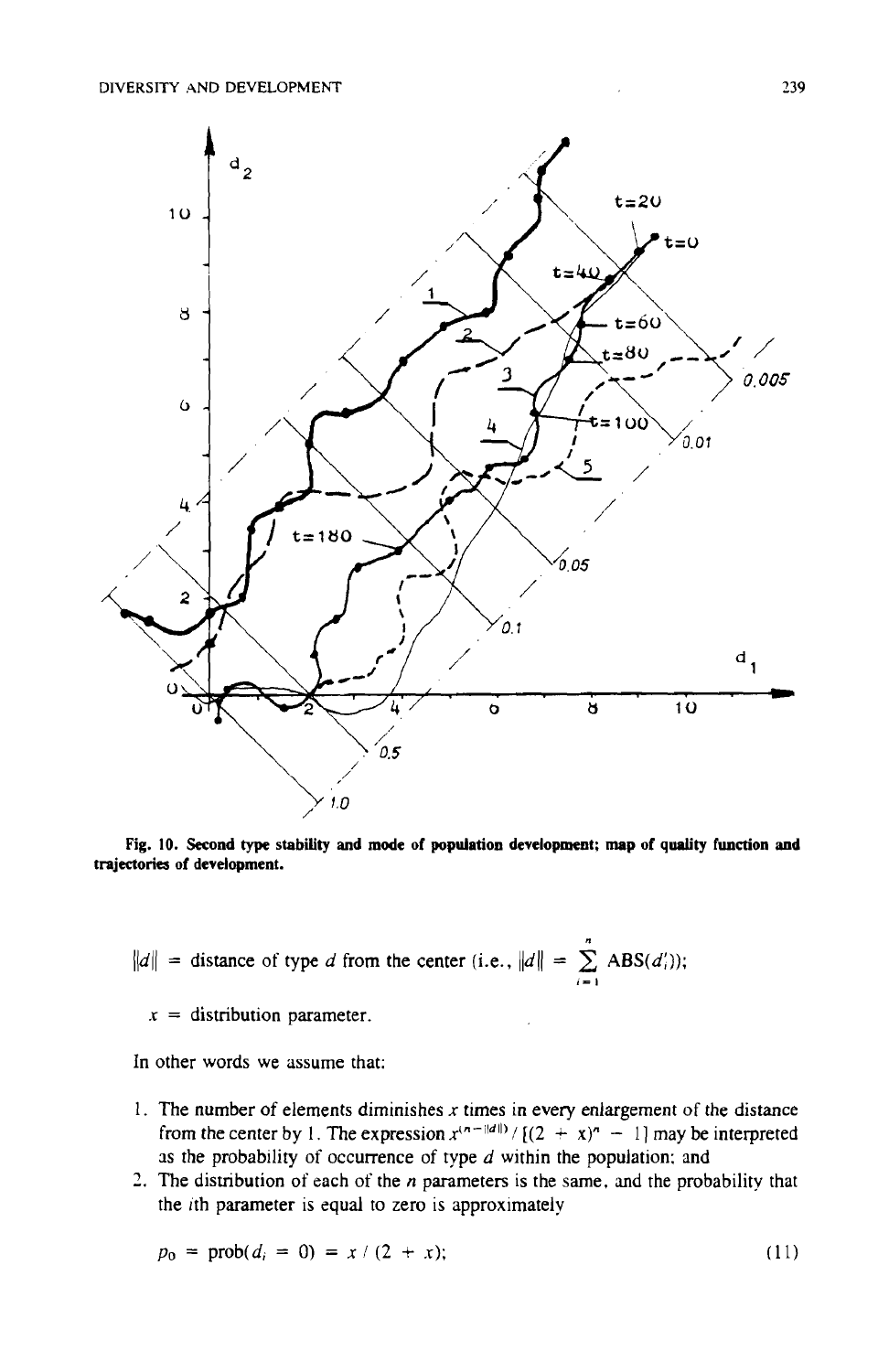the probability that the *i*th parameter is equal to 1 or  $-1$  is

$$
p_1 = \text{prob}(d_i = 1) = \text{prob}(d_i = -1) = 1 / (2 + x). \tag{12}
$$

Our interest is the average waiting time for the type 1 occurrence by means of modification of the existing types, under the given population distribution in  $D<sup>n</sup>$  and given modification probability  $p$  (relevant assumptions concerning the modification probability presented at the beginning of the previous section are valid). We consider only modification of types with coordinates 0 or 1 (i.e.,  $\forall i = 1, 2, ..., n$ ;  $d_i \in (0, 1)$ ) to obtain the pessimistic approximation of the waiting time. The probability of occurrence of **type** 1, therefore, in one generation is no greater than

$$
p_1 = 1 - \left( \sum_{d \in D^n} \{x^{(n-||d||)} / [(2 + x)^n - 1] \cdot (1 - p^{(n-||d||)})\}^N \right)
$$
  
\n
$$
\approx N \cdot [(1 + p \cdot x)^n - 1] / [(2 + x)^n - 1].
$$
\n(13)

For sufficiently great  $n$  and small  $p$ , the waiting time is approximately equal to

$$
T = (1/P_1) = (1/N) \cdot [(2 + x)^n - 1] / [(1 + p \cdot x)^n - 1].
$$
 (14)

Next, let us assume that within the population only types with coordinates equal to 0 or 1 (i.e.,  $-1$  is excluded) exist to obtain the optimistic approximation. Making very similar calculations, we find in effect that the waiting time in this case is equal to

$$
T^* = (1/N) * [(1 + x)^n - 1] / [(1 - p * x)^n - 1]. \tag{15}
$$

Analogous to Equations  $(11)$  and  $(12)$ , the expressions for the *i*th parameter distribution in the optimistic approximation have the form:

$$
p_0^* = \text{prob}(d_i = 0) = x / (1 + x)
$$

and

$$
p_1^* = \text{prob}(d_i = 1) = 1/(1 + x).
$$

It is more convenient to operate expressions for the waiting time written in terms of probabilities  $p_1$  and  $p_1^*$  instead of x

$$
T = T_{\max} \cdot (1 - p_1^n) / \{ [1 + (p_1 / p) - 2 \cdot p_1] - (p_1 / p) \}
$$
 (16)

$$
T^* = T_{\max} * (1 - p_1^*)^n) / \{ [1 + (p_1^* / p) - p_1^*) - (p_1^* / p) ] \},
$$
 (17)

Where  $T_{\text{max}}$  is the maximum waiting time for a population consisting of type 0 only (zero diversity):

$$
T_{\max} = 1 / (N * p^n)
$$

The waiting times for  $n = 10$  and different modification probabilities are shown in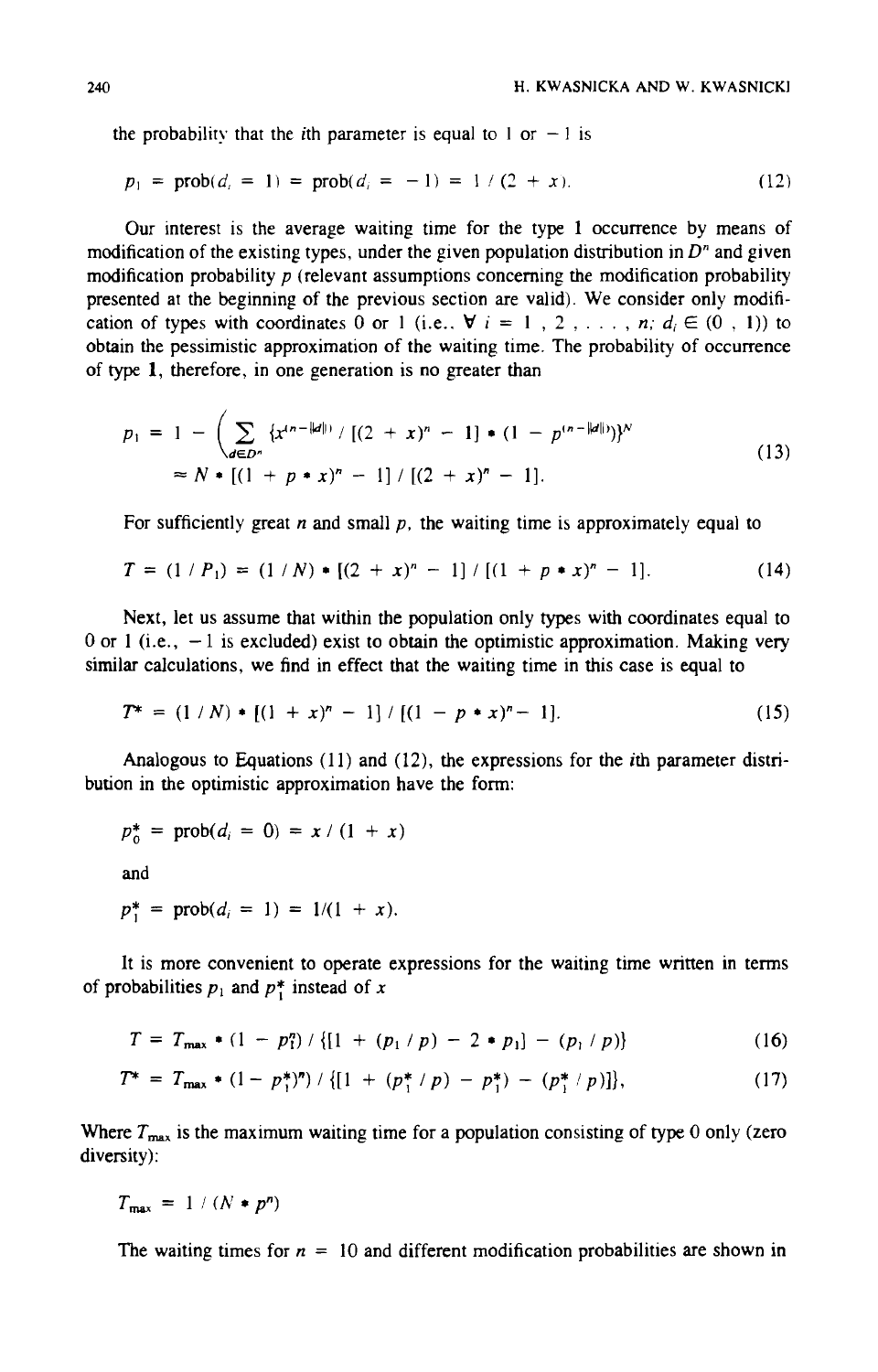

**Fig. 11. The waiting time for ten-dimensional parameter domain and for two modification probabiitiea p.** 

Figure 11. The rapid decrease of the waiting time with growing diversity (especially for small probabilities  $p_1$  and  $p_1^*$  is astounding.

The waiting times, either  $T$  or  $T^*$ , have an interesting property: namely, the greater the dimension **n.** the greater the profit flowing from the existence of diversity; i.e., in the sense of

$$
\lim_{n \to \infty} (T/T_{\text{max}}) = 0. \tag{18}
$$

# **Conclusions**

The long-range mode of evolutionary process development is a jerky one. with two successive phases: a quasi-equilibrium phase and a substitution phase. In the quasiequilibrium phase, two parallel processes act:  $(1)$  very noticeably, a gradual (or semigradual) improvement process and (2) in the background, a searching process for new basic improvement (that is, improvement the emergence of which radically changes the whole system's structure. In the substitution phase. the new basic improvement supersedes the old one and the system goes to a new quasi-equilibrium. In comparison to the length of time of the quasi-equilibrium phase, the duration of the substitution phase is much shorter and looks like a leap. Duration of the quasi-equilibrium phase is greatly influenced by chance and its probability distribution depends mainly on the population diversity. It is not necessary to postulate intermediate forms between semi-stable forms, observable,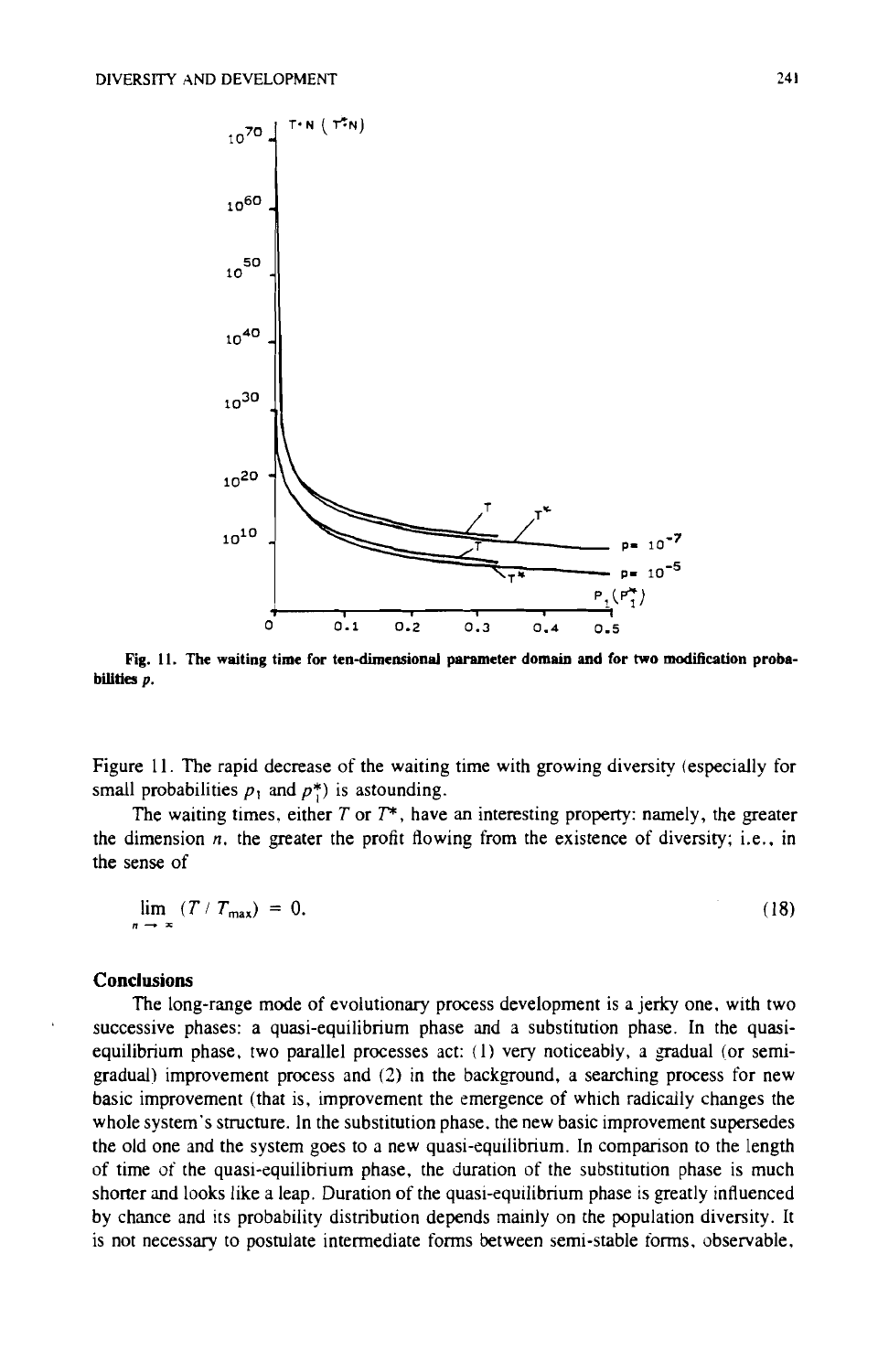for example. in the fossil records; in this context the results obtained are in agreement with Gould and Eldredge's [7] theory of punctuated equilibria.

In addition. the results seem to be consistent with Waddington's ideas of system stability. The course of a system's development (i.e., passing through successive development stages) along chreods with Waddington's first type stability is strongly deterministic. During a system's development, however, short periods in which random factors play an important role occur. They are. for example, the periods just before branch points. development along chreods with Waddington's second type stability. Contrary to "spatial" development, chance influences the temporal system development in an essential way; this is primarily connected with randomness of the quasi-equilibrium phase (random timing of the emergence of basic improvements). Two opposing mechanisms-selection and generation of types--cause the existence of some population distribution within the parameter domain. The distributions consist of the center (containing the best type individuals) and the neighborhood (containing the worst type individuals). The main source of improvements (innovations) is the neighborhood, not, as is commonly believed, the best elements. The existence of the neighborhood diminishes the average quality of the population; that is, it causes a worsening of system performance.

Two main strategies of development exist:

- 1. Short-sighted: the population is quickly made uniform with the best type elements, making the population more and more homogenous. This improves the system performance very visibly during a comparatively short period. The average quality grows quickly: the uniformization gives spectacular results, but leads to the diminution of population diversity and, as a consequence of this. the probability of basic improvement (innovation) occurrence diminishes considerably. In the end, the system development is much slower; in some cases the stoppage of population development at the actual level (a trapped population) may be observed.
- **2.** Far-sighted: a balanced population diversity exists that makes a worsening of the system performance tolerable and, on the other hand, enables a sufficient rate of development in the long range.

The conclusion that the existence of diversity is of essential importance for longrange system development seems to be intuitively acceptable, but we see strong need of solid verification of this hypothesis. We hope that this verification will be possible at many levels of human activity. Consider as the society a group of scientists engaged in research. Are they likely to be successful if operating as individuals than as an integrated **team?** 

#### **References**

- **I. Bell, D..** *The Coming of Posr-Industrial Socien.* **Basic Books. New York, 1973.**
- 2. Bombach, R.K., Species Richness in Marine Banthic Habitats Through the Phanerozoic, *Paleobiology* 3. **152-167, 1977.**
- 3. Businaro, U.L., Applying the Biological Evolution Metaphor to Technological Innovation. *Futures* 15(6), **463-477. 1983.**
- **4. Csanyi. V.. General Theory of Evolution, Academiai Kiado. Budapest. 1981.**
- 5. Dodson, M.M.. Darwin's Law of Natural Selection and Thom's Theory of Catastrophes, Mathematical *Biosciences* **28, 143-274. 1976.**